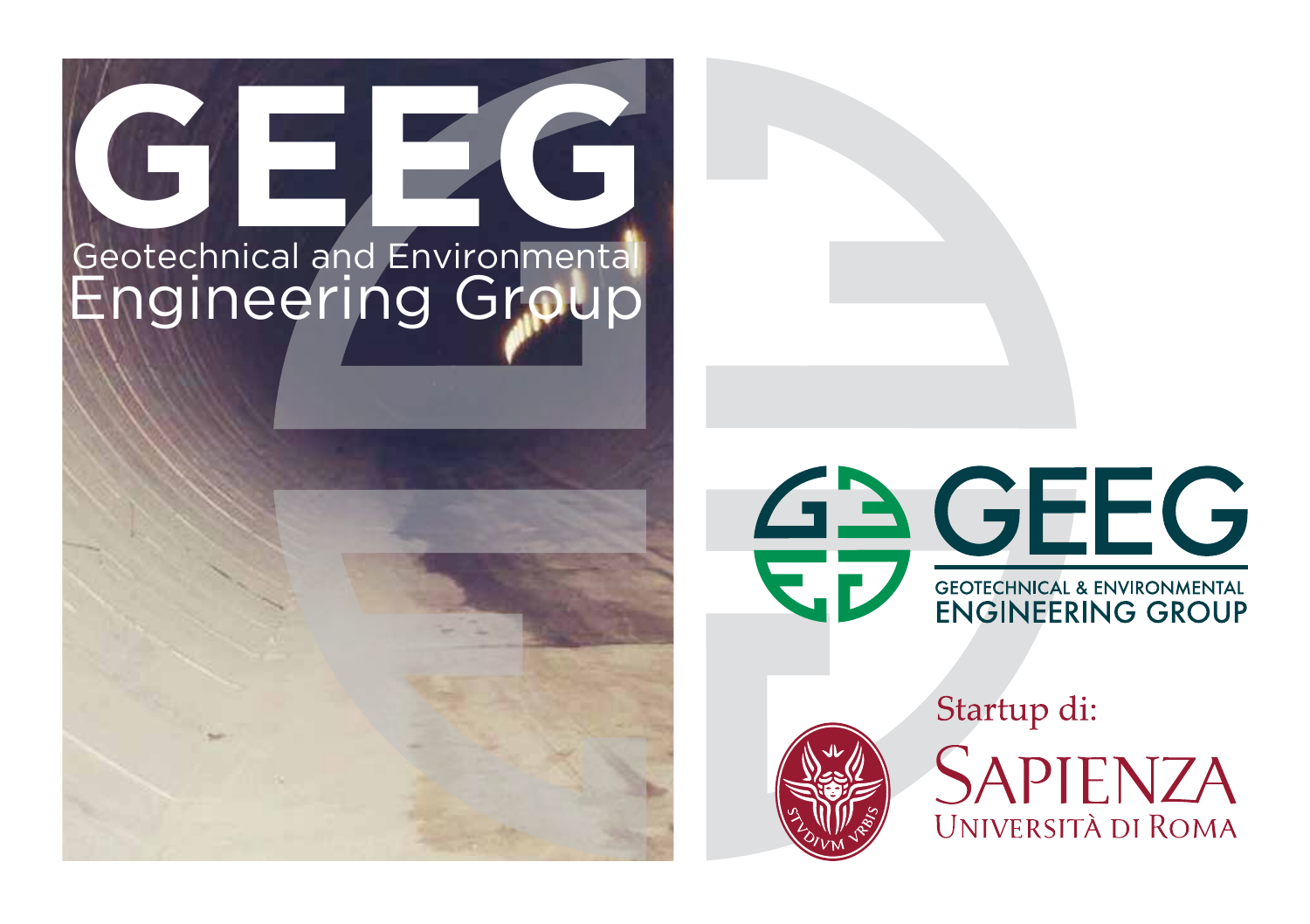# ABOUT US

GEEG, (Geotechnical and Environmental Engineering Group), is an innovative startup of Sapienza University of Rome, founded by professors, researchers, engineers and technicians from the Engineering Faculty specialised in applied Research and project management.

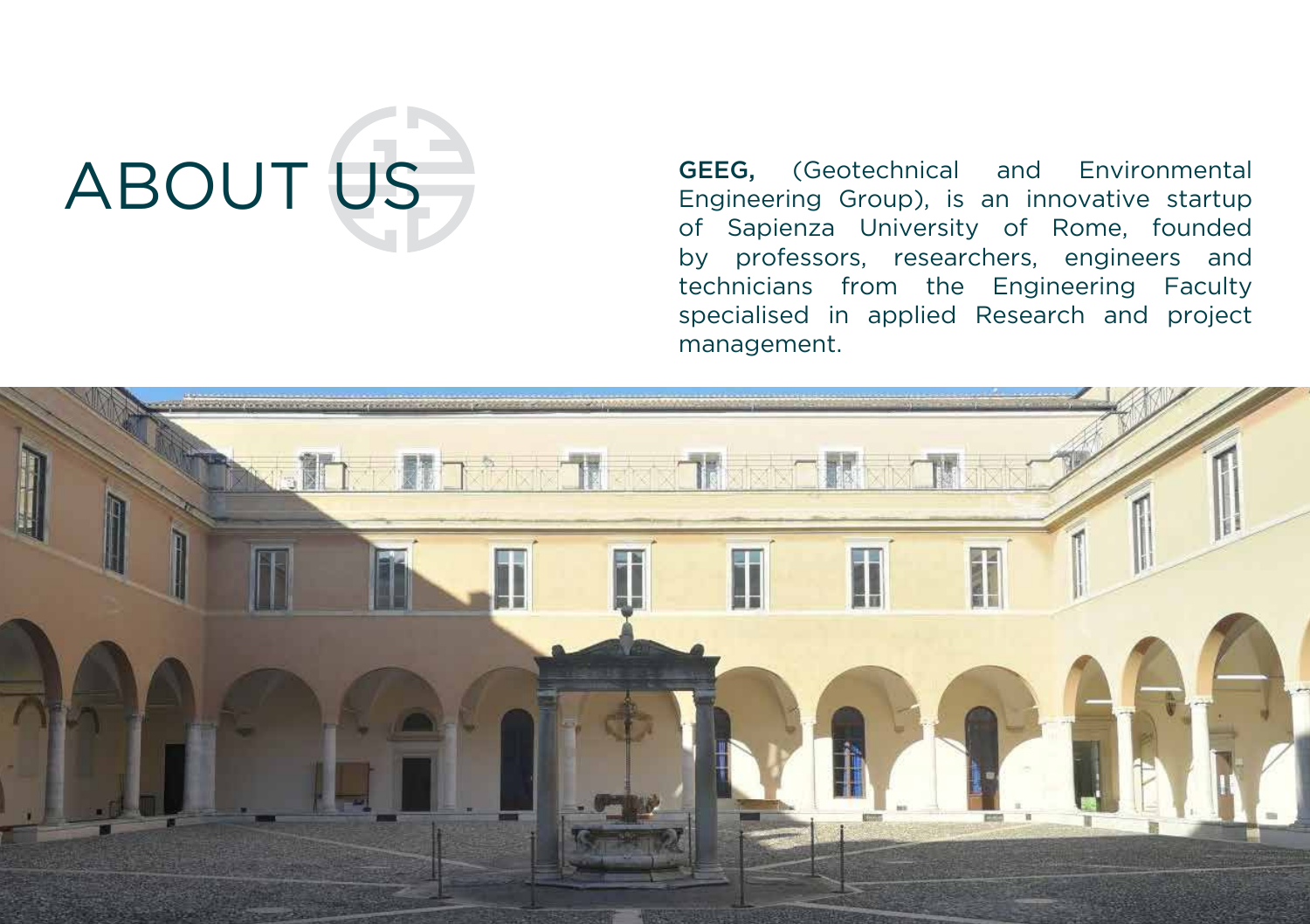### MISSION

GEEG aims to actively contribute to the scientific progress in the world of tunnels and underground excavations through activities of experimental Research and development of innovative solutions, technologies and materials.

### VISION

GEEG aims to become a worldwide reference structure for geotechnical and environmental studies, experimental tests and monitoring activities on traditional and innovative materials and products in the world of tunnelling and underground works.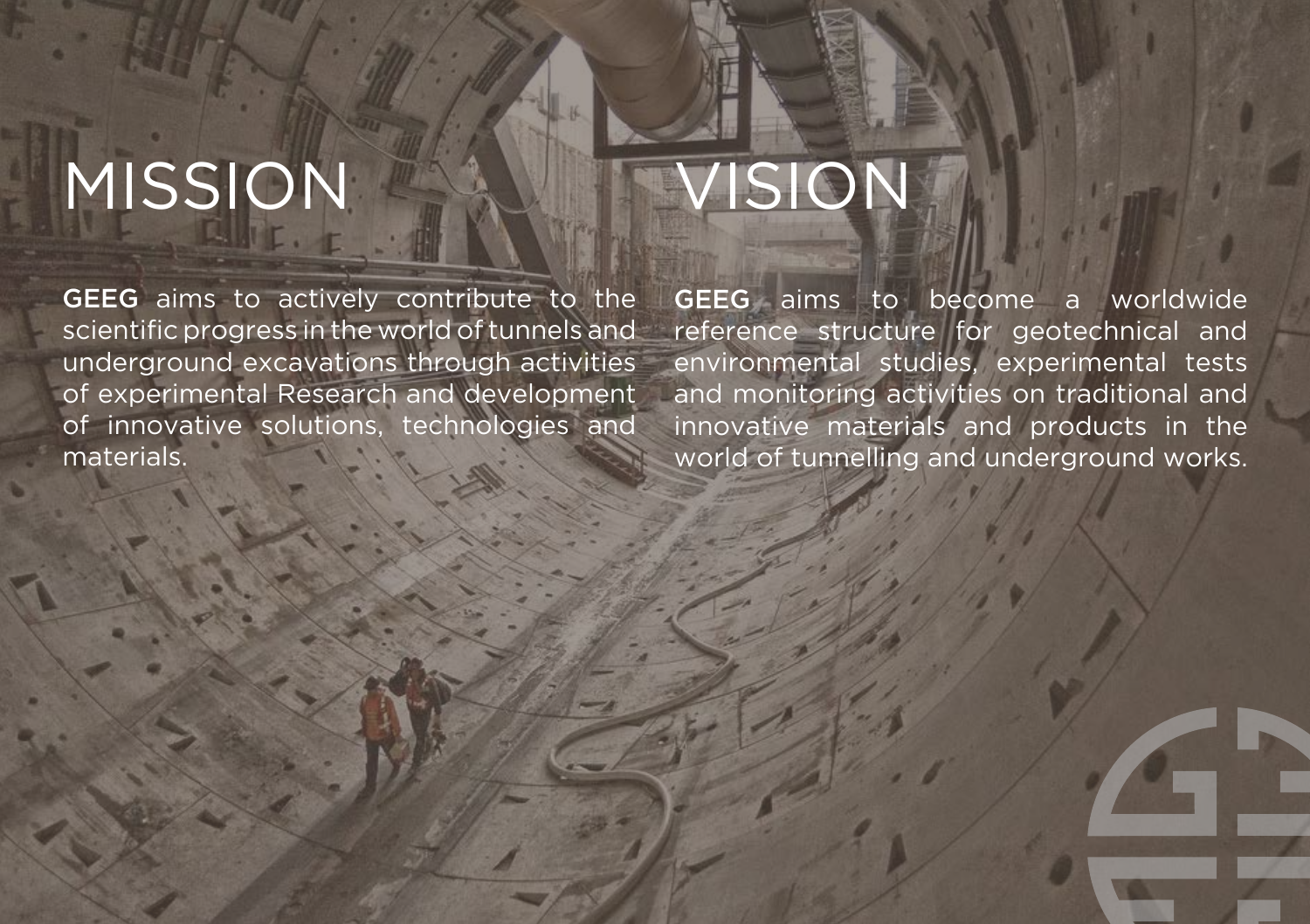### **SERVIC**

**Experimental studies on materials and chemicals properties**

Companies and materials/chemicals suppliers interested in verifying properties of their products (i.e. foaming agents, polymers, bentonites and slurries, back-filling grouts, products and chemicals for injection, …) in order to be used in civil engineering works can rely on GEEG for specific studies and experimental activities aimed at ensuring their effectiveness and environmental sustainability.

Such procedures can be performed thanks to equipment able to recreate conditions close to the site operational ones.

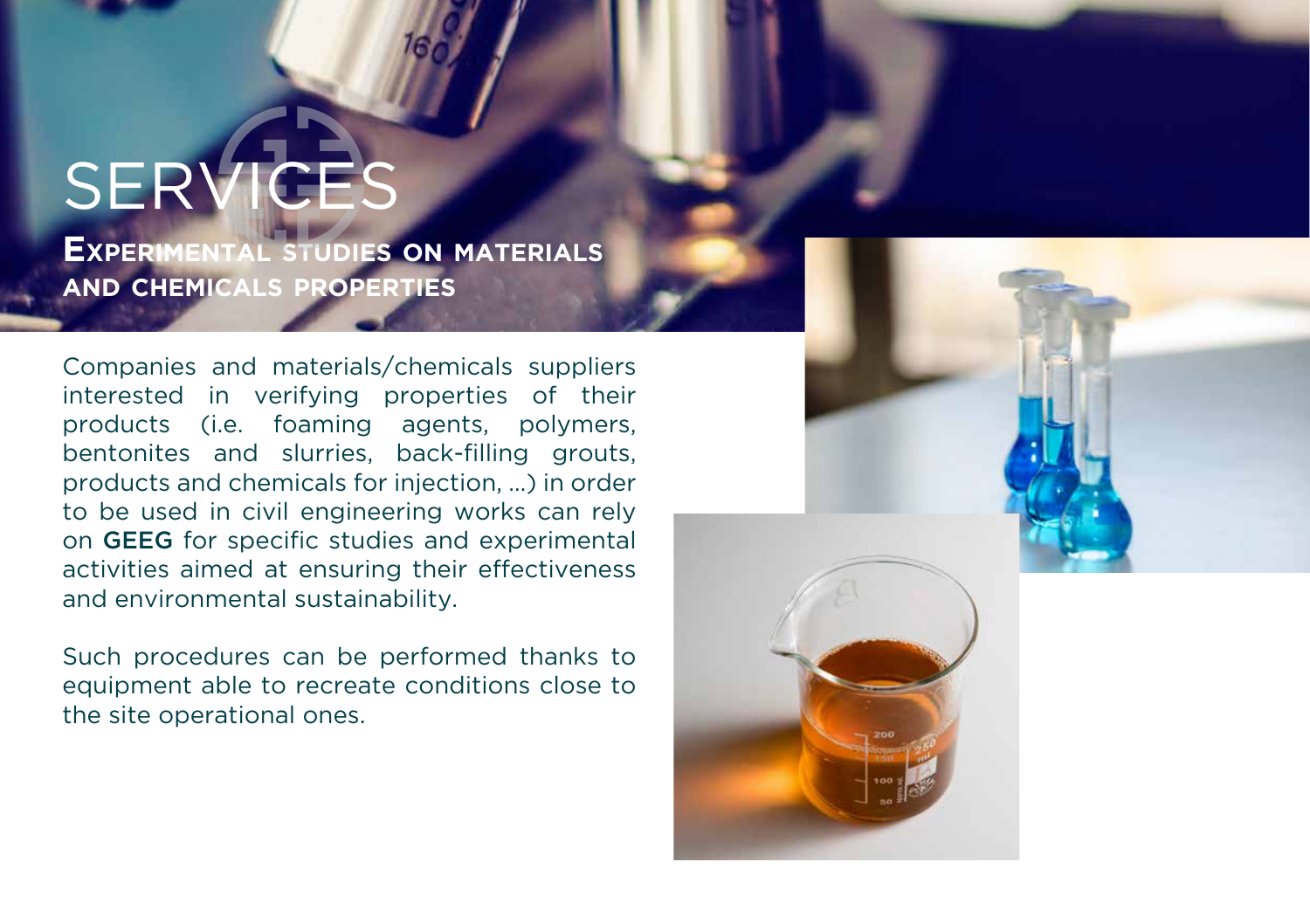#### **Selection and dosages of materials and chemicals**

Engineering companies involved in the realization of tunnels and underground works can rely on GEEG for the selection of products and chemicals, to modulate their use, to assess the environmental impact of the activity and to design the reuse of the excavated soil.



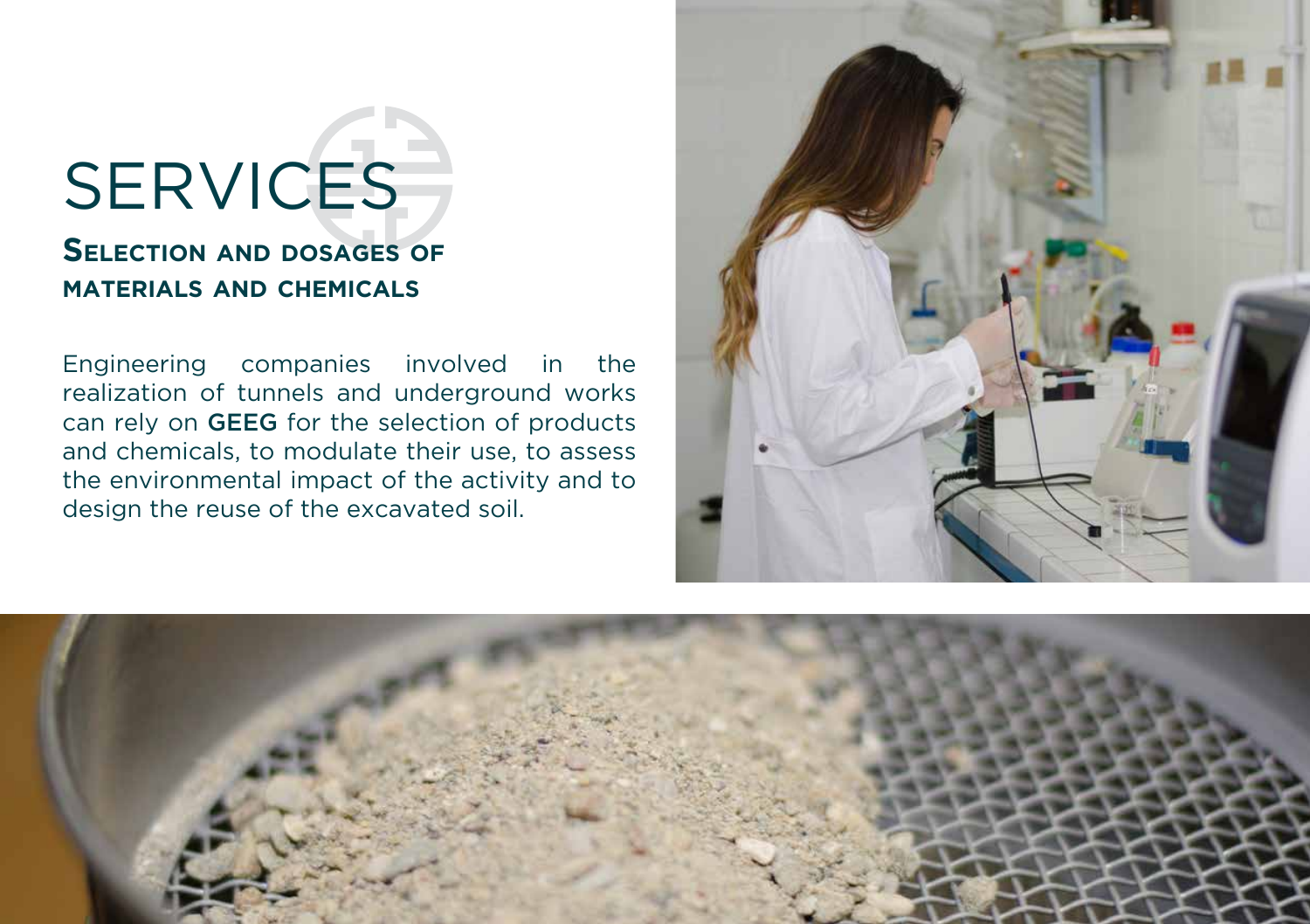#### **Supports for Technical, Administrative and Environmental controls bodies**

Public authorities and governative bodies responsible for approval and controls on the proper design and construction of tunnels and underground projects in compliance with national and international standards and regulations, can rely on GEEG for the development of experimental protocols for the management of the reuse of volumes of soil produced by excavation and for site monitoring of the disposal activities.

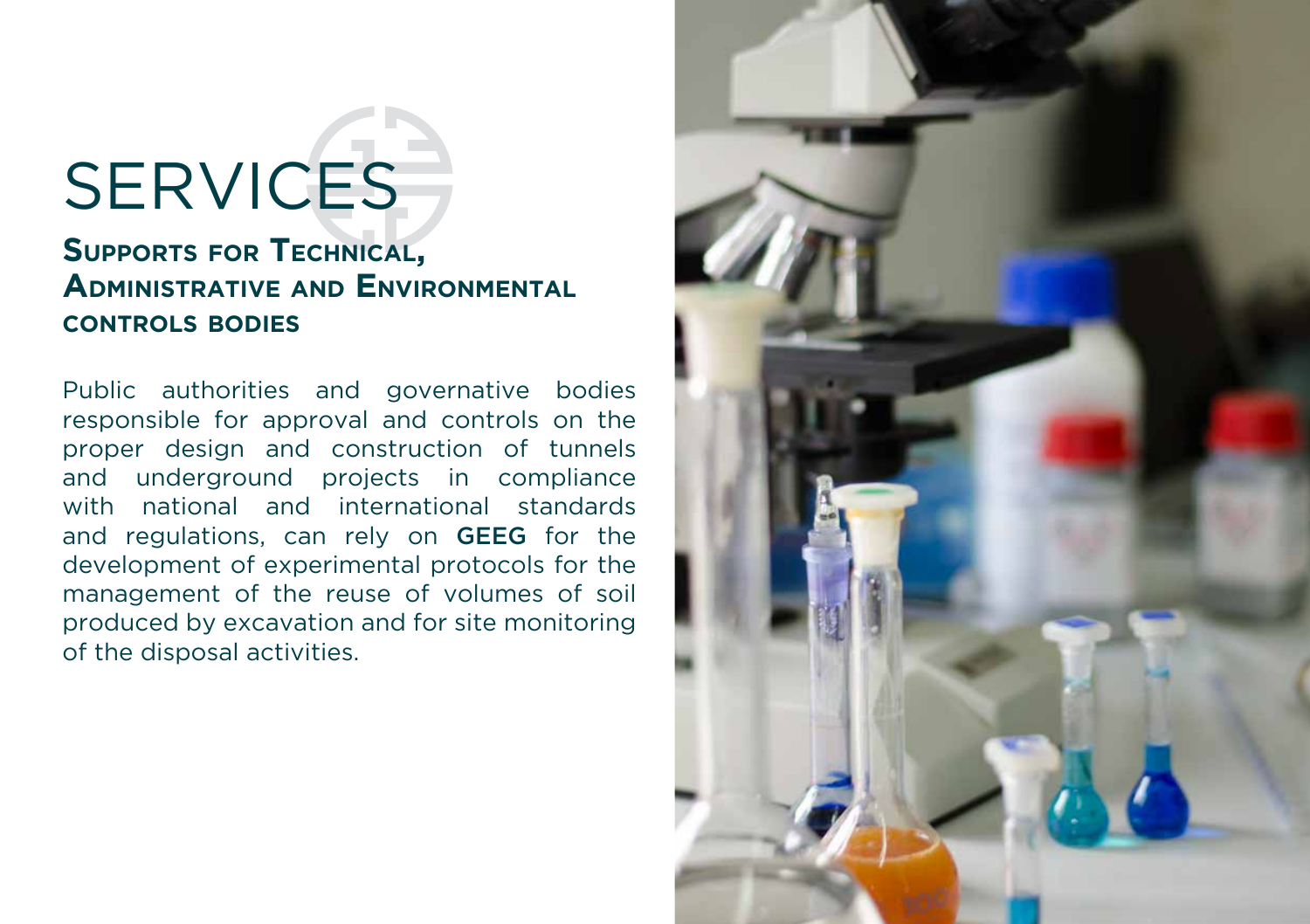#### **Monitoring data analysis**

GEEG offer services of real time analysis and management of monitoring data from the excavation sites. The services include the analysis of the parameters recorded during the excavation operations, their organic elaboration, the drafting of reports, the suggestion of solutions in order to improve excavation performances and the quality of the final work.



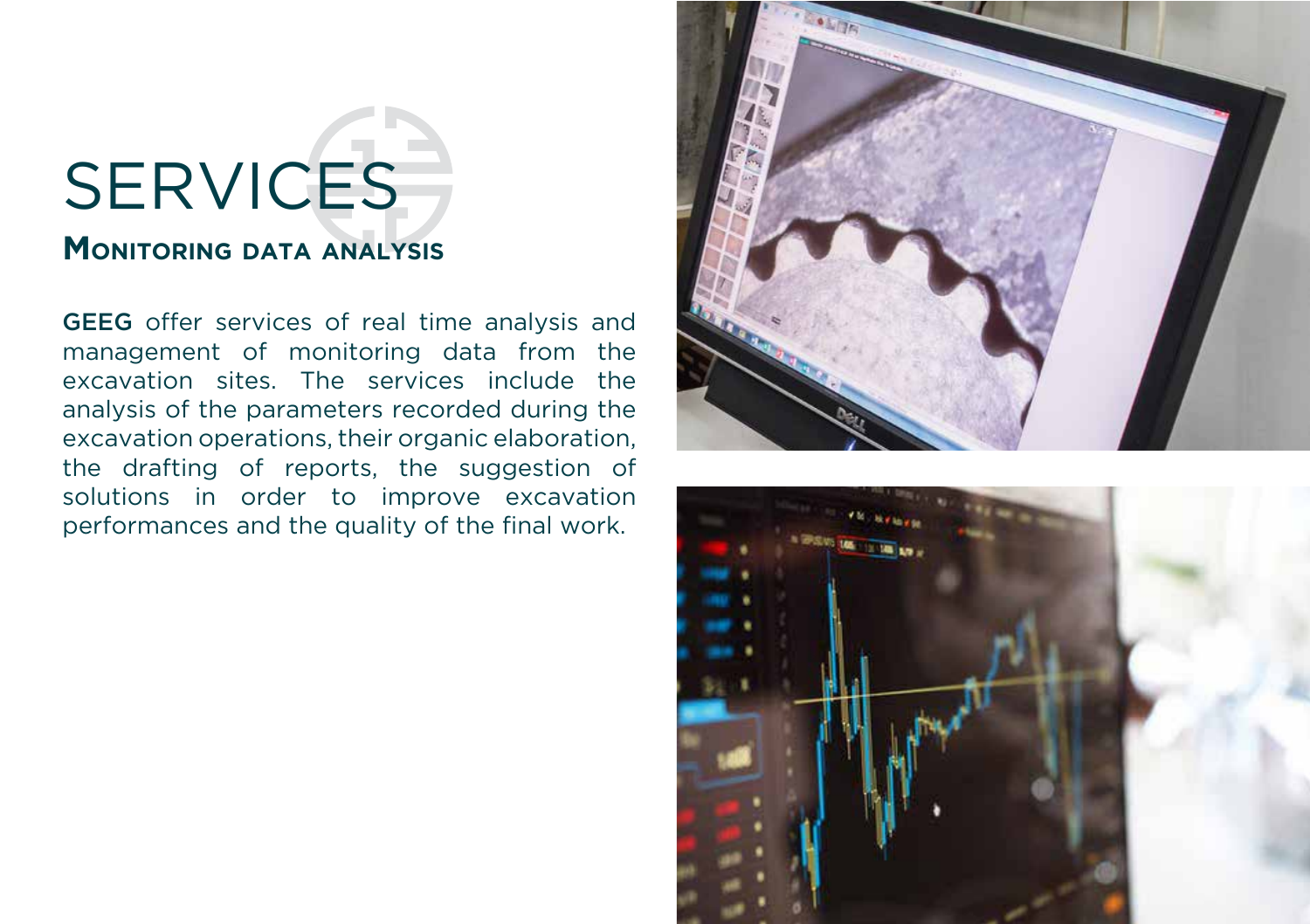#### **Development of projects on soil and rocks reuse**

GEEG aims to support the development of projects on soils and rocks reuse from tunnelling and other civil engineering works.

In compliance with current national and international standards and regulations and according to specific needs, GEEG develops geotechnical, chemical and eco-toxicological research acivities, the analyses of results, the derafting of related papers and the on-site control in phase of execution of the works.